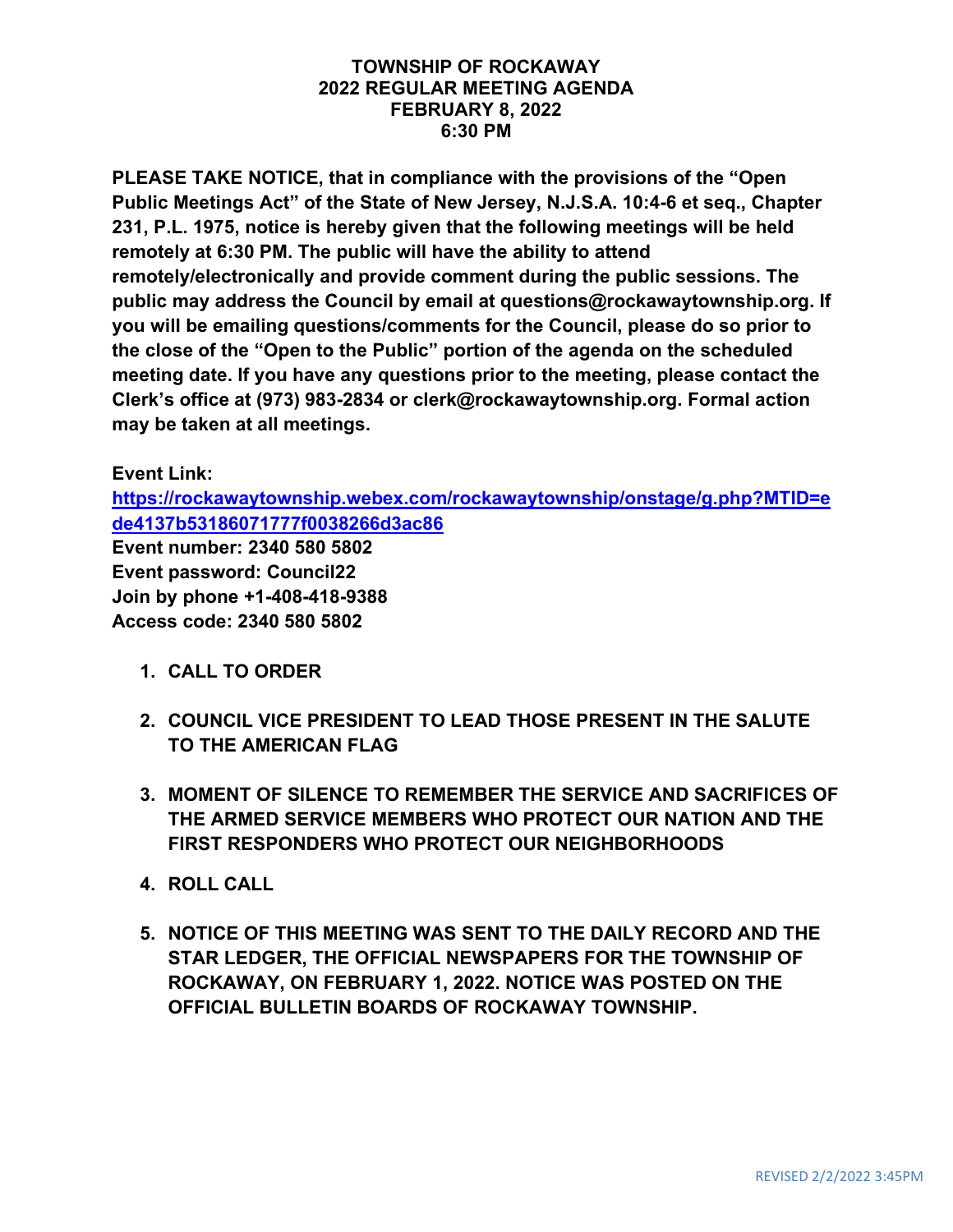### **6. ELECTION OF MAYOR BY COUNCIL: Nominees submitted by Republican County Committee:**

- **A.** Joe Jackson
- **B.** Don Reddin
- **C.** Joe McMahon

## **7. SWEARING-IN OF MAYOR:**

## **8. APPROVAL OF MINUTES:**

- **A. January 3, 2022 – Reorganization Meeting**
- **B. January 18, 2022 – Regular Meeting**
- **9. OPEN TO THE PUBLIC:**

## **10.ORDINANCES TO INTRODUCE:**

- **A. [O-22-05](https://www.rockawaytownship.org/DocumentCenter/View/8127/O-22-05-01-31-22-Sewer-and-Water-Dedication-Ordinance-002)** AN ORDINANCE ACCEPTING THE DEDICATION OF SANITARY SEWER AND WATER UTILITY IMPROVEMENTS TO SERVICE REAL PROPERTY LOCATED IN THE TOWNSHIP OF ROCKAWAY
- **B. [O-22-06](https://www.rockawaytownship.org/DocumentCenter/View/8128/O-22-06-ORDINANCE-CREATING-A-NEW-SECTION-54-3070-ENTITLED-RMF-3-MULTIFAMILY-RESIDENTIAL-DISTRICT)** AN ORDINANCE AMENDING CHAPTER 54 ENTITLED "LAND USE AND DEVELOPMENT" OF THE CODE OF THE TOWNSHIP OF ROCKAWAY CREATING A NEW SECTION 54-30.70 ENTITLED "RMF-3 MULTIFAMILY RESIDENTIAL DISTRICT"
- **C. [O-22-07](https://www.rockawaytownship.org/DocumentCenter/View/8137/O-22-07-Amending-1080-Deed-of-Utility-and-Access-Easement-and-to-amend-a-1989-Deed-of-an-access-easement-for-22401---306-RK-Commons)** ORDINANCE TO AMEND 1989 DEED OF UTILITY AND ACCESS EASEMENT AND TO AMEND 1989 DEED OF AN ACCESS EASEMENT

# **11.CONSENT AGENDA:**

- **A. [R-22-30](https://www.rockawaytownship.org/DocumentCenter/View/8121/R-22-30-10301-20)** REDEMPTION OF TAX TITLE LIEN C#21-001 AGAINST BLOCK 10301 LOT 20 KNOWN AS RT 46.
- **B. [R-22-31](https://www.rockawaytownship.org/DocumentCenter/View/8122/R-22-31-01-31-22-Holistic-Re-Leaf_Resolution_of_Local_Support---DN-Notes)** RESOLUTION IN SUPPORT OF THE LOCATION AND OPERATION OF A CLASS 5 CANNABIS RETAILER BY HOLISTIC RE-LEAF LLC WITHIN THE TOWNSHIP OF ROCKAWAY
- **C. [R-22-32](https://www.rockawaytownship.org/DocumentCenter/View/8123/R-22-32-Resolution-amending-R-22-18-state-county-regional-cooperative-contracts-for-2022)** AMENDING RESOLUTION R-22-18 BY ADDING TO THAT RESOLUTION'S LIST OF AUTHORIZED VENDORS FOR THE PURCHASE OF CERTAIN GOODS AND SERVICES THROUGH THE USE OF STATE, COUNTY AND REGIONAL COOPERATIVE CONTRACTS FOR THE CALENDAR YEAR 2022
- **D. [R-22-33](https://www.rockawaytownship.org/DocumentCenter/View/8126/R-22-33-Soil-Disturbance-42-Shawnee-Ave)** AUTHORIZING AND APPROVING A CERTAIN SOIL DISTURBANCE PERMIT FOR THE SARKISSIAN RESIDENCE WITH RESPECT TO REAL PROPERTY DESIGNATED ON THE OFFICIAL TAX